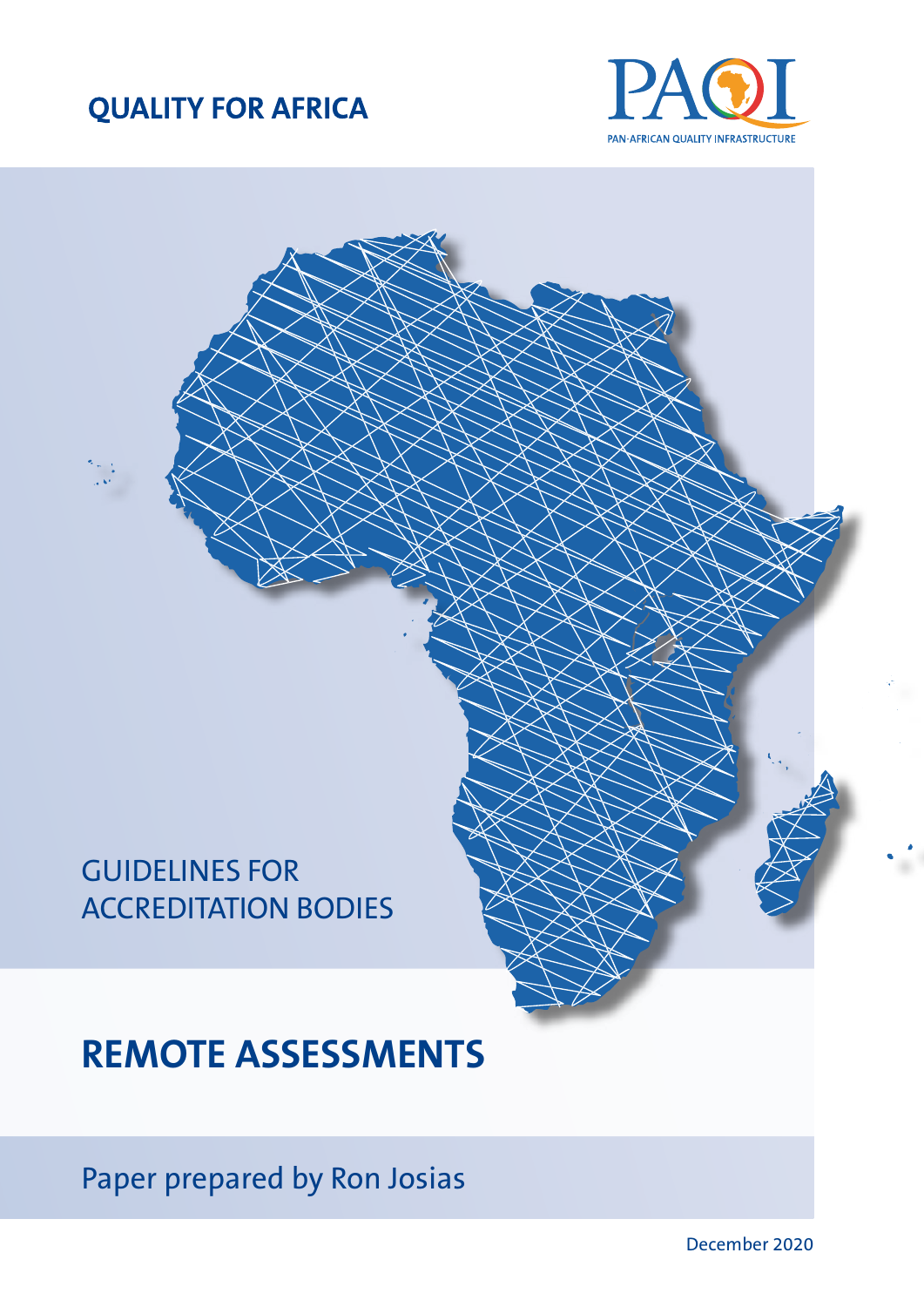

The PAQI initiative is supported by This document is available at www.paqi.org

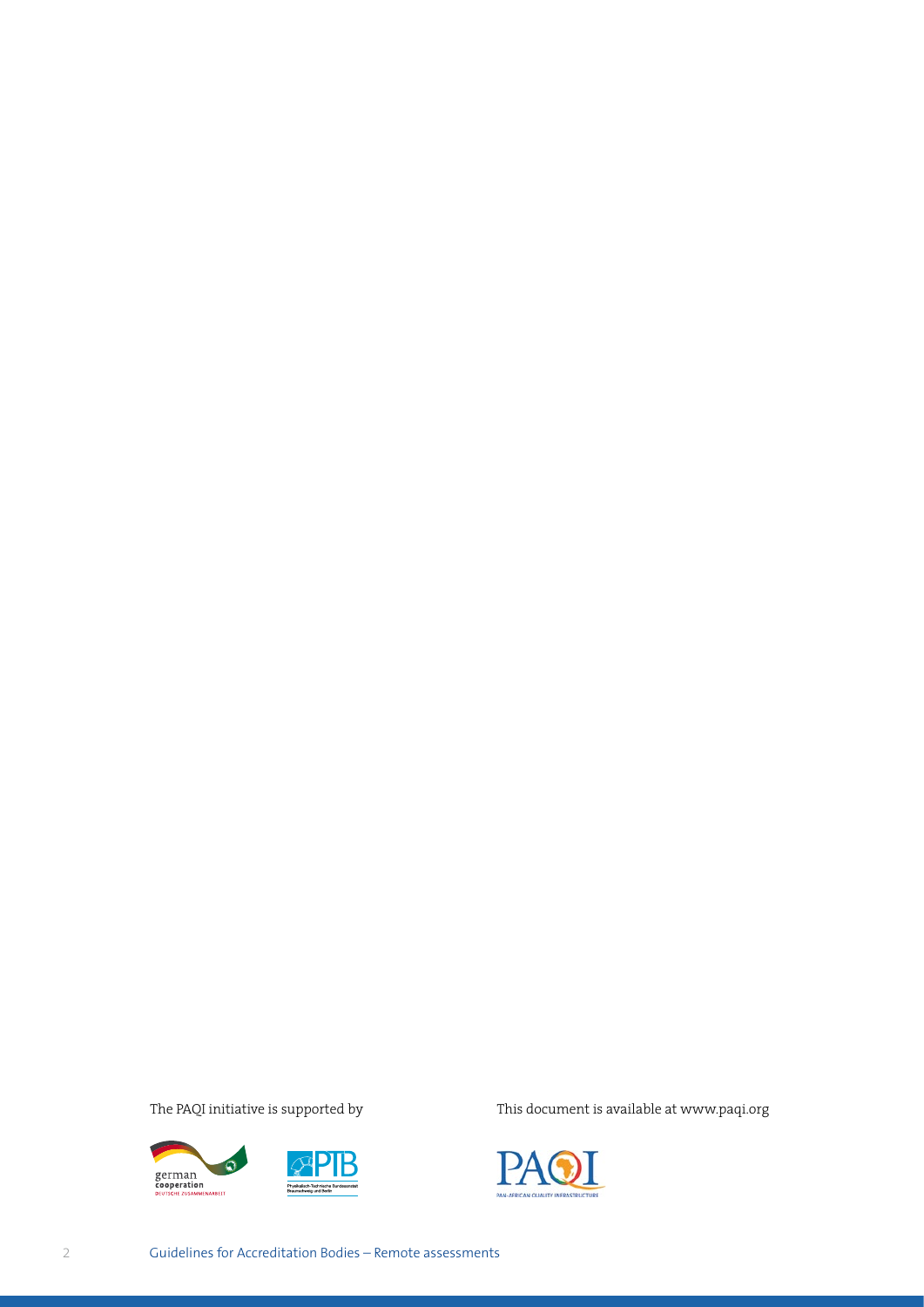## **TABLE OF CONTENTS**

| $\mathbf{1}$            |  |
|-------------------------|--|
| $\mathbf{2}$            |  |
| $\overline{\mathbf{3}}$ |  |
| 4                       |  |
| 4.1                     |  |
| 4.2                     |  |
| 4.3                     |  |
| 4.4                     |  |
| 4.5                     |  |
| 4.6                     |  |
| 4.7                     |  |
| 5                       |  |
| 5.1                     |  |
| 6                       |  |
| 6.1                     |  |
| 6.2                     |  |
| $\overline{7}$          |  |
| 8                       |  |
| 9                       |  |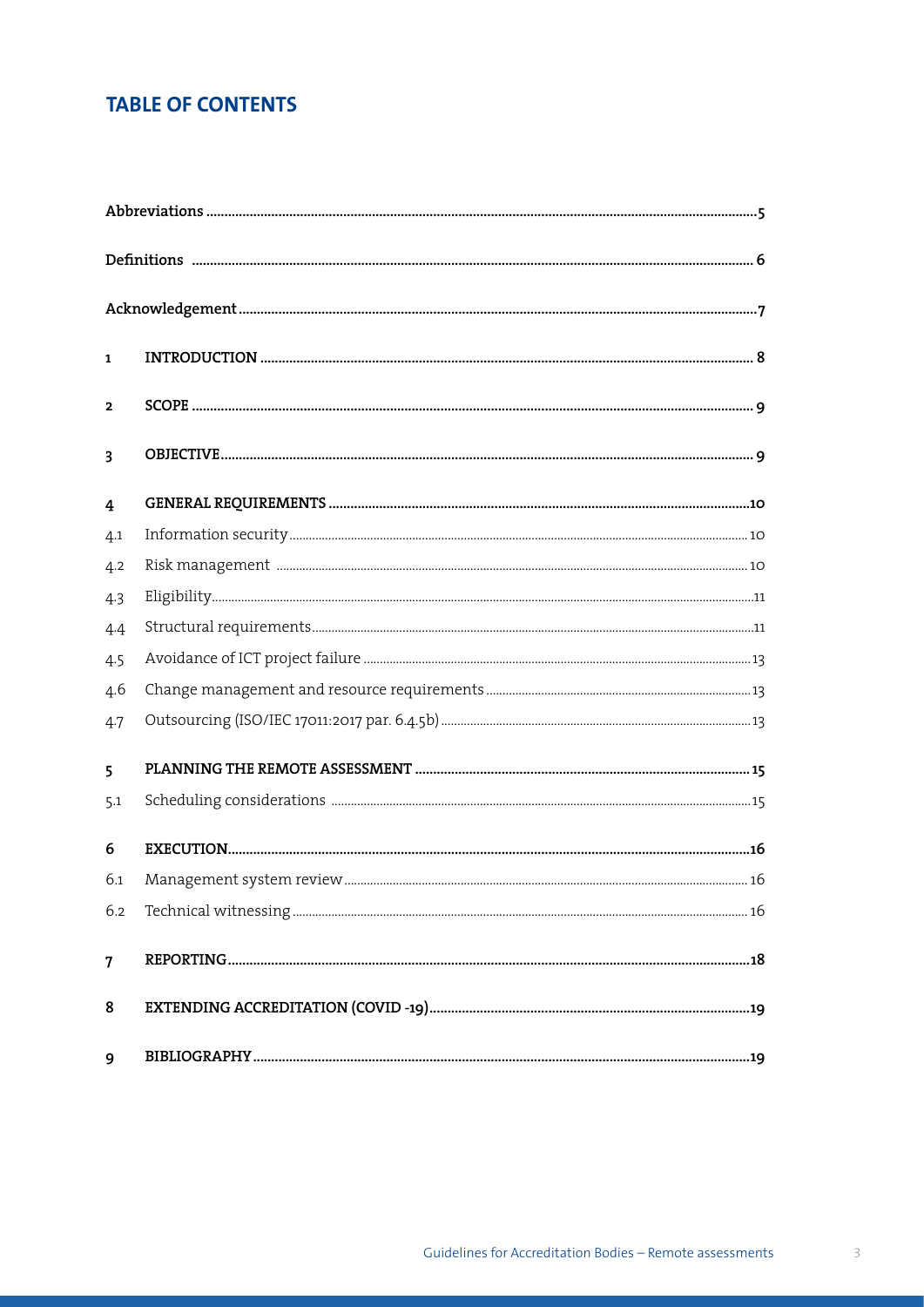## <span id="page-3-0"></span>**ABBREVIATIONS**

| AB          | Accreditation Body                            |
|-------------|-----------------------------------------------|
| AFRAC       | African Accreditation Cooperation             |
| <b>APAC</b> | Asia Pacific Accreditation Cooperation        |
| CAB         | Conformity Assessment Body                    |
| EA          | European co-operation for Accreditation       |
| EU          | European Union                                |
| <b>IAF</b>  | International Accreditation Forum             |
| ICT         | Information and Communication Technology      |
| <b>ILAC</b> | International Laboratory Accreditation System |
| <b>ISO</b>  | International Standards Organisation          |
| SANAS       | South African National Accreditation System   |
| SPS         | Sanitary and Phytosanitary                    |
| <b>TBT</b>  | Technical Barriers to Trade                   |
| <b>WTO</b>  | World Trade Organisation                      |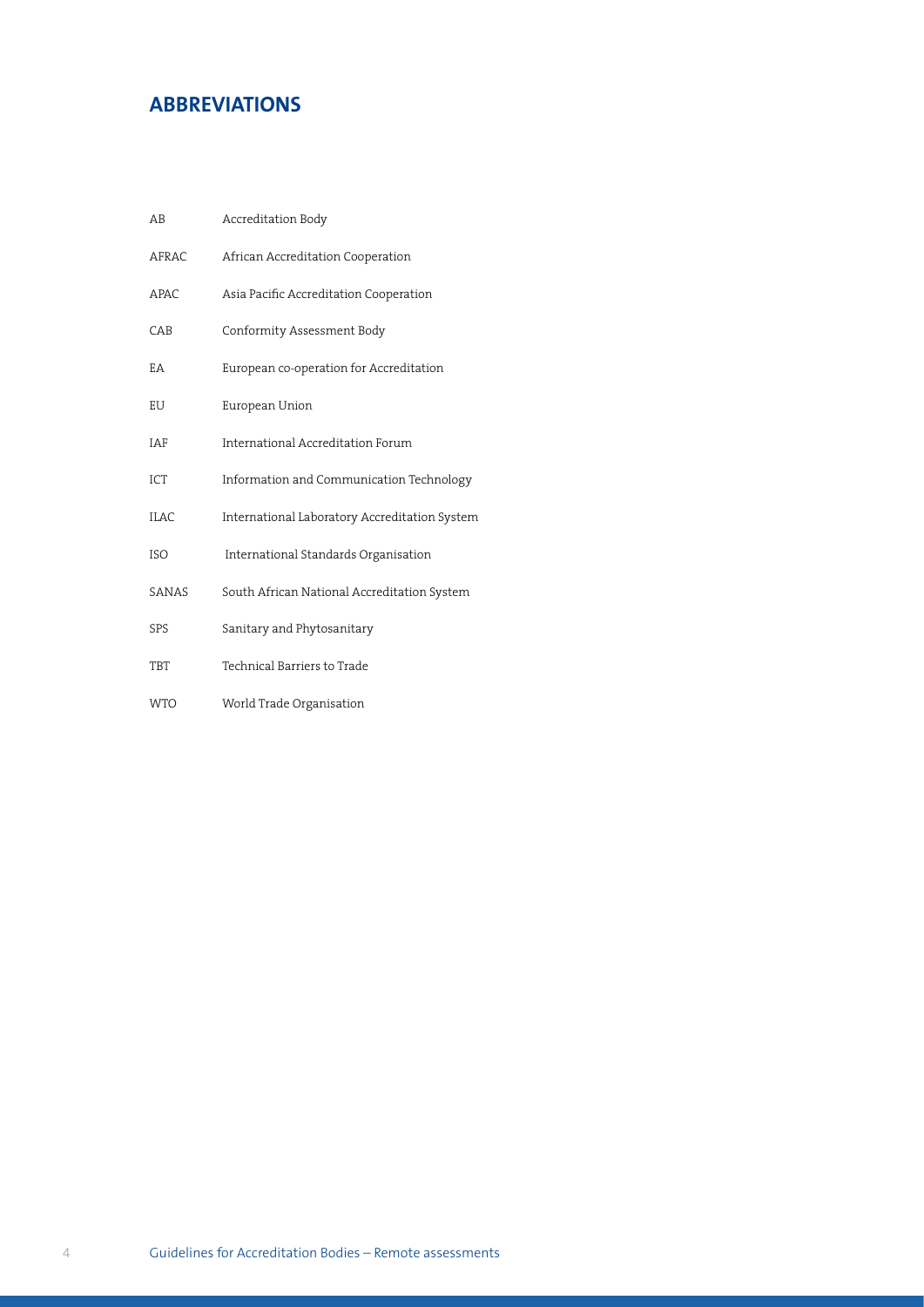## <span id="page-4-0"></span>**DEFINITIONS**

#### **Accreditation**

Third-party attestation related to a conformity assessment body conveying formal demonstration of its competence to carry out specific conformity assessment tasks.

#### **Accreditation body**

Authoritative body that performs accreditation.

*Note 1 to entry: The authority of an accreditation body is generally derived from government.*

#### **Assessment plan**

Description of the activities and arrangements for an assessment.

#### **Conformity Assessment Body**

body that performs conformity assessment activities and that can be the object of accreditation.

#### **Conformity Assessment Activity**

Activity conducted by a conformity assessment body when assessing conformity including, but are not limited to, testing, calibration, inspection, certification of management systems, persons, products, processes and services, provision of proficiency testing, production of reference materials, validation and verification. For simplicity, these are referred to as conformity assessment activities being performed by conformity assessment bodies.

#### **Desktop review**

The review of policies, procedures, files, records, etc. This assessment technique is used under circumstances of low risk or low residual risk, for example, where an extension of range is required to an existing method and equipment, a new test method is requested using an existing measurement platform, or the approval of personnel is supported by a registration or certification scheme.

#### **Remote assessment**

Assessment of the physical location or virtual site of a conformity assessment body (CAB) using electronic means.

*Note 1 to entry: A virtual site is an online environment allowing persons to execute processes, e.g. in a cloud environment.*

#### **Residual risk**

The risk remaining after inherent risks have been reduced by risk controls.

*NOTE 1: Residual risk can contain unidentified risk. NOTE 2: Residual risk can also be known as "retained risk". [ISO Guide 73]*

#### **Virtual site**

An online environment allowing persons to execute processes, or services irrespective of physical locations, e.g. in a cloud environment. *Note 1: A virtual site cannot be considered where the processes must be executed in a physical environment, e.g., warehousing, manufactur-*

*ing, physical testing laboratories, installation or repairs to physical products.*

*Note 2: A virtual site (e.g. company intranet) is considered a single site for the calculation of audit/assessment time.*

#### **Witnessing**

Observation by the accreditation body (AB) of a conformity assessment body (CAB) carrying out conformity assessment activities within its scope of accreditation.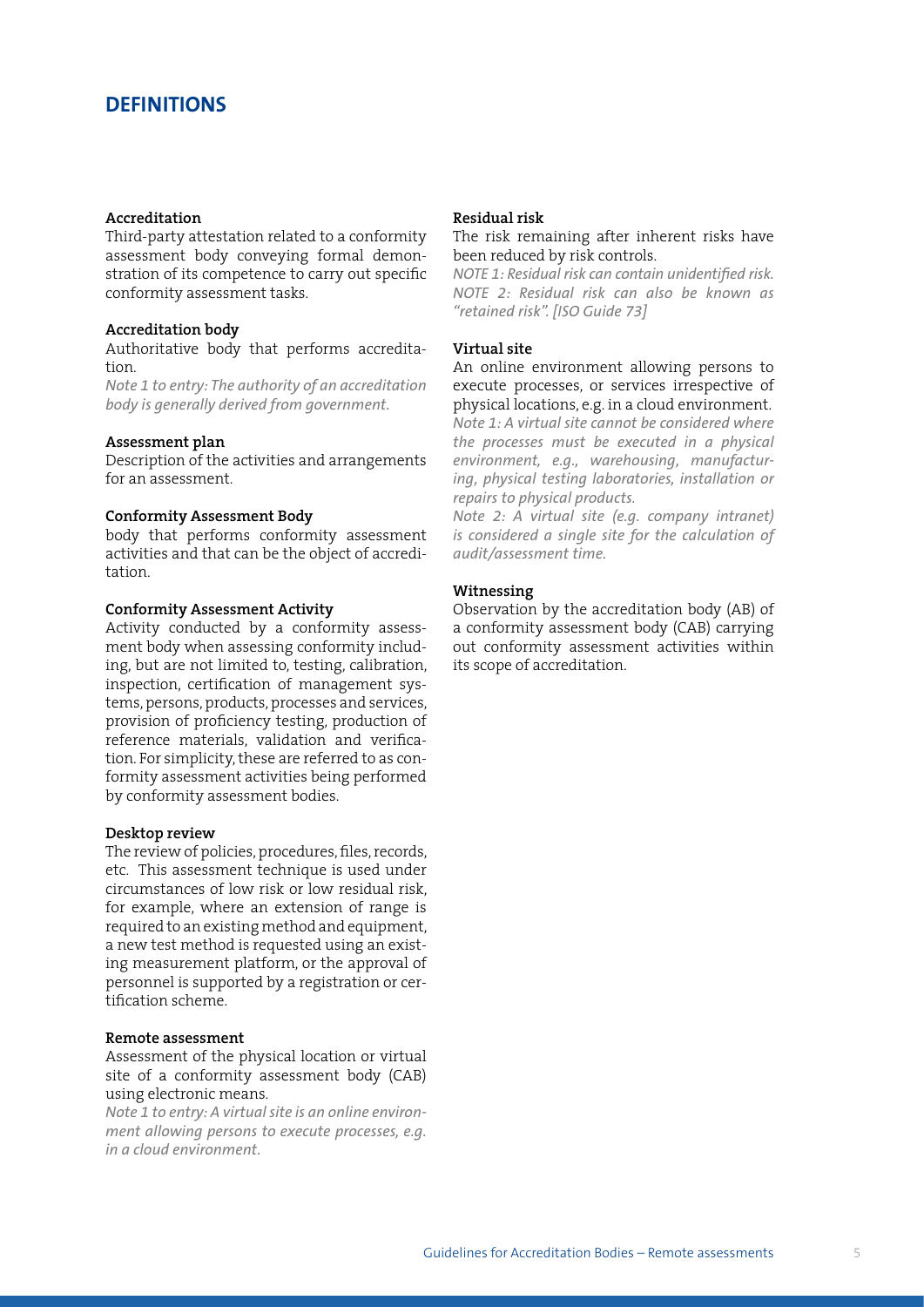## <span id="page-5-0"></span>**ACKNOWLEDGEMENT**



The global onslaught of the COVID-19 pandemic has forced us to look at the world differently. Never again will our world be the same. A changed world requires new rules and guidance to navigate our way through the "new norm". The recently revised ISO/IEC 17011:2017, and other conformity assessment standards such as ISO 9000:2015, opened the way for a new approach to the assessment and auditing of conformity assessment procedures through the introduction of remote assessments and remote audits. This guidance document sets out PAQI's attempt to provide guidance to accreditation bodies and conformity assessment bodies embarking on the optimization of digital technology to augment their assessment and audit processes.

I wish to express my gratitude to everyone who made this publication possible. A special thanks goes to PTB of Germany for their continued support to PAQI and specifically for initiating, contracting, refining and printing this publication. I would like to acknowledge with much appreciation and gratitude the role of the ILAC, IAF, APLAC, SADCAS, SANAS who provide insight and guidance on which this publication is built.

Finally, I am grateful to the author of this publication, Dr Ron Josias, whose experience and contribution in the field of accreditation and quality infrastructure is reflected in this publication. I hope that this publication is the first PAQI document that will help to navigate us into the "new norm".

#### **Celestine O. Okanya**

Chairperson, Pan-African Quality Infrastructure (PAQI) and DG/CEO, Nigeria National Accreditation Service (NiNAS)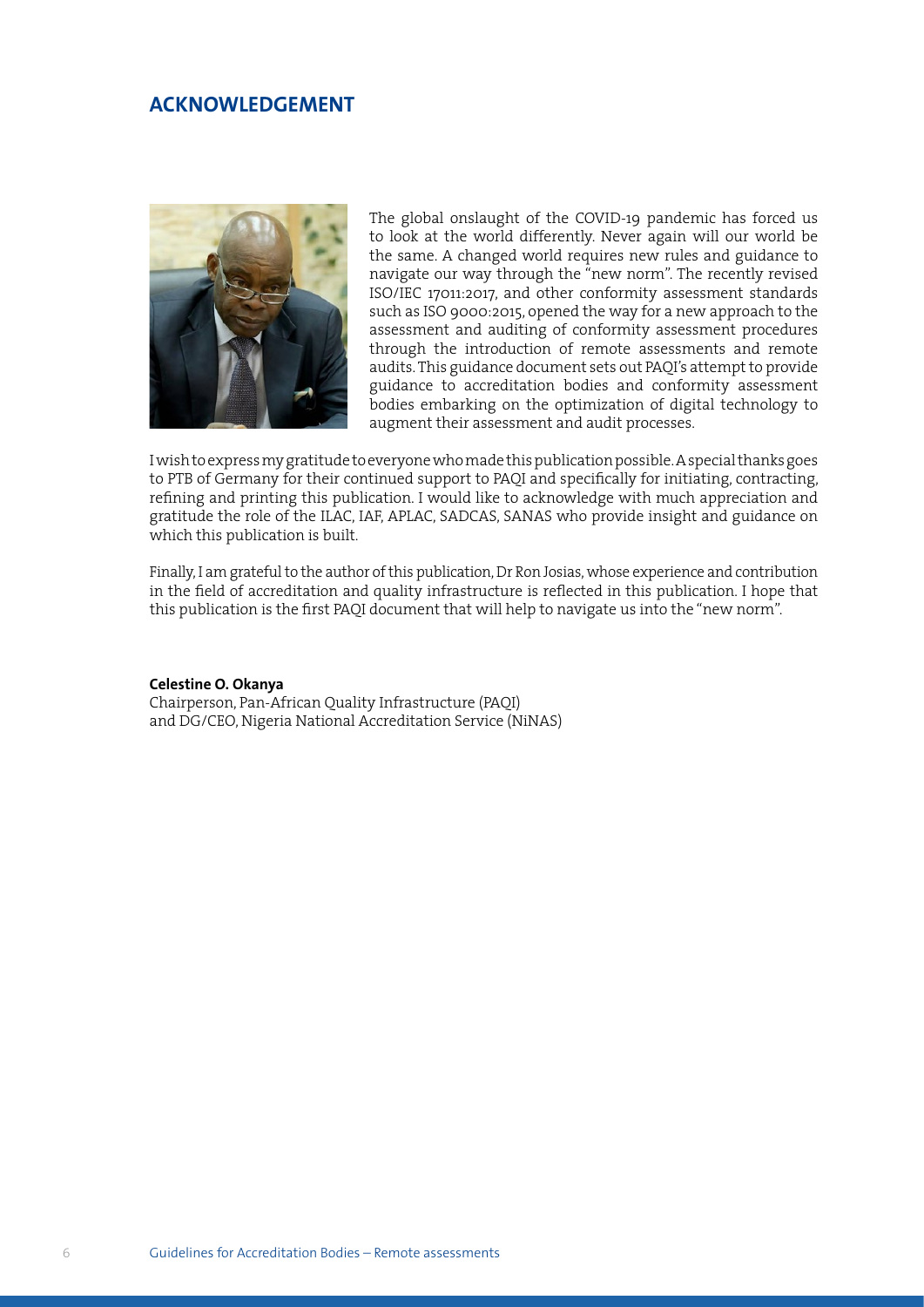## <span id="page-6-0"></span>**1 INTRODUCTION**

Advances in information and communication technology has opened the path for cost effective and efficient processes. The advances not only challenge existing practices but also introduce various possibilities. Accreditation is not exempt from these developments. The recently revised international standard that lays down the requirements for accreditation bodies (AB's) accrediting conformity assessment bodies (CABs), ISO/IEC 17011:2017, introduced the utilisation of electronic means to conduct assessments, through the introduction of remote assessment. Remote assessment is defined as the assessment of the physical location or virtual site of a CAB using electronic means.

Addressing the impact of the COVID-19 pandemic and the emergence of virtual sites, electronic document management systems and general application of Information and Communication Technology (ICT) in the workplace has hastened the need for the effective implementation of remote assessments to improve the effectiveness and efficiency of the accreditation assessment processes. However, most ICT projects fail due to a lack of proper understanding of what is required, poor planning, poor communication, use of the wrong technologies and the lack of buy-in from all stakeholders. The uptake of ICT based innovations can also introduce problems as many users have privacy concerns and are wary of information security in web-based transactions. The new post COVID-19 "norm" will certainly be driven by the optimisation of ICT and thus ICT utilization cannot be avoided. Therefore, it is important to understand and evaluate the readiness of the AB and the CAB's to adapt and to optimize the advantages presented by ICT. As a minimum, careful consideration should be given to the readiness, risk, planning, communication, skills and change management prior to embarking on a digitalization strategy.

This informative document aims to support ABs in their quest to implement remote assessments in support of their accreditation assessment activities in compliance with ISO/IEC 17011:2017.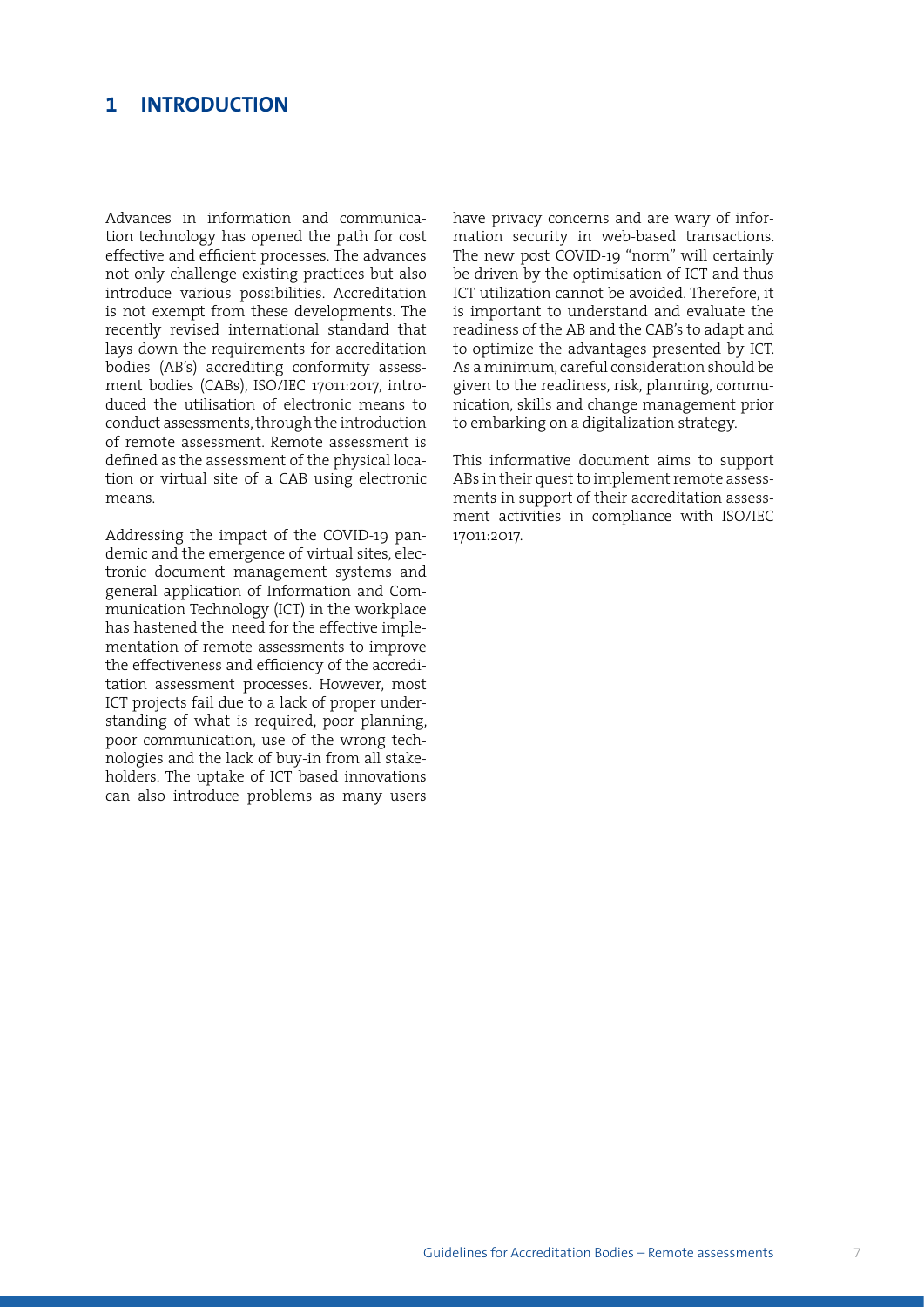## **3 OBJECTIVE**

<span id="page-7-0"></span>This informative document provides guidance for the application of remote assessment of CAB's records, documents, performance of proficiency testing and other inter-laboratory comparisons, as relevant, quality controls, staff evaluation including interviewing and witnessing of activities, through the optimization of ICT.

AB's who comply with or are working towards full compliance to ISO/IEC 17011:2017, should have a documented management system in place that addresses all the requirements of ISO/IEC 17011:2017. This document therefore will not repeat all of the ISO/IEC 17011:2017 requirements or the mandatory requirements of ILAC and IAF. Requirements relating to assessment will be limited to addressing the implementation and management of remote assessments, unless expansion of ISO/IEC 17011 requirements is necessary to assist in understanding the relevance of the requirements to remote assessments.

The objective of this document is to support the management of the accreditation integrity and accreditation assessment process by providing guidance on the management and implementation of remote assessments, as permitted by the ISO/IEC 17011:2017 standard.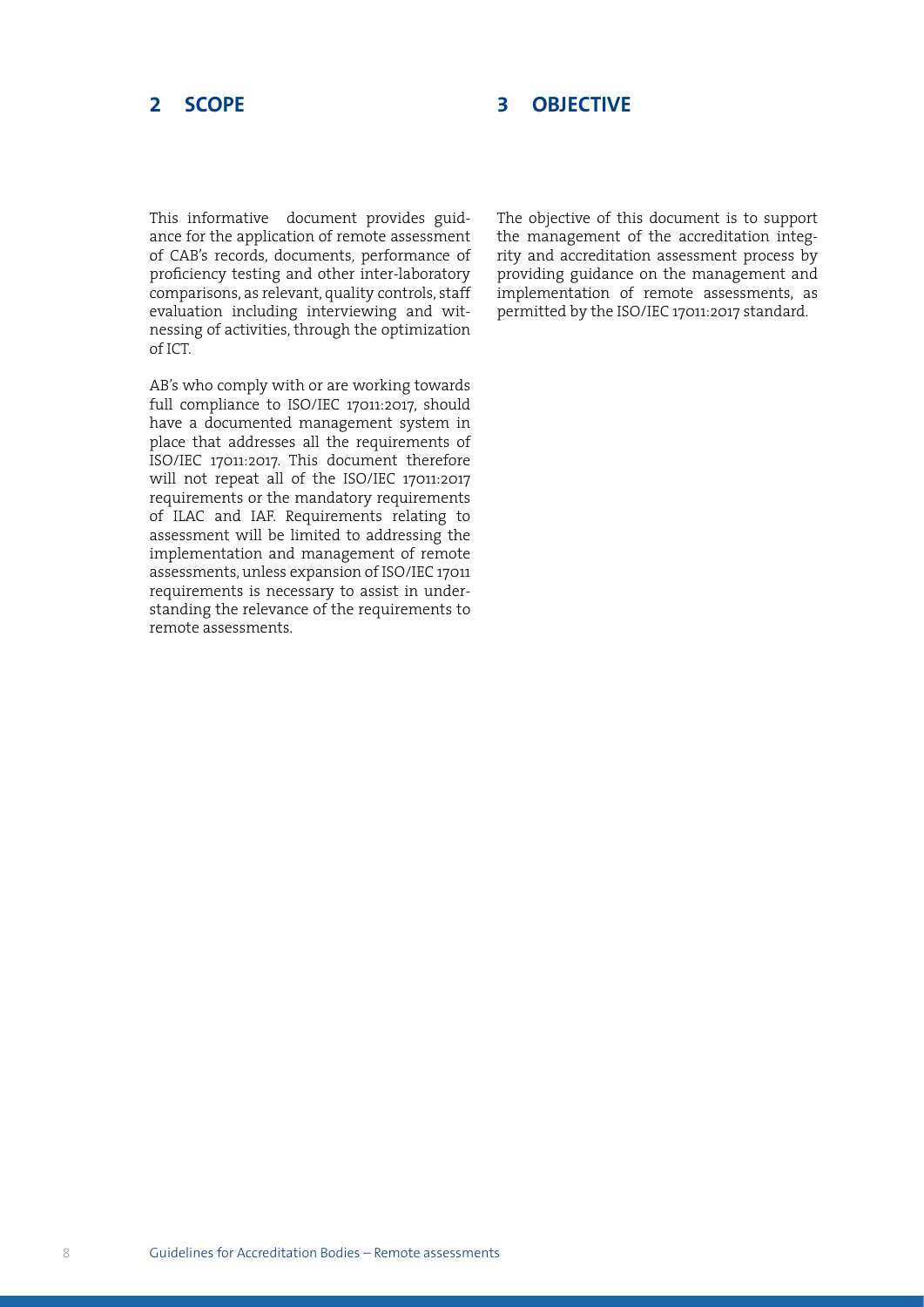## <span id="page-8-0"></span>**4 GENERAL REQUIREMENTS**

General requirements include cross-cutting requirements that have an impact on the implementation and management of remote assessments. These requirements include information security, confidentiality of information, risk management, eligibility to qualify for remote assessments, structural requirements, resource requirements and where applicable, outsourcing of assessments.

## **4.1 Information security**

The principles of information security are confidentiality, integrity and availability. These principles maintain the protection of data against the unauthorized disclosure of information, the protection against unauthorized modification of data (such as adding, deleting or changing), the protection of the functionality of the support systems and the availability of the data when required by the user.

Therefore, it is important that the AB provides the necessary assurance to its clients and other interested parties, such as the conformity assessment bodies and regulators that they comply with the information and security principles of the ICT protocols for remote assessments . The following guidelines are therefore provided:

- **i.** The AB should have a clear policy on information security, addressing the management of the key principles as identified above. The legally enforceable agreement between the AB and CAB to adapt to changes in the requirements for accreditation as required by ISO/IEC 17011 par. 4.2a, could address or support the use of ICT and other techniques of assessments.
- ii. To ensure acceptance of the AB's information security, the use of ICT and remote assessments should be mutually agreed upon between the AB and the CAB, prior to the assessment. Any conflicting issue should be resolved before the commencement of the remote assessment process.
- **iii.** In the case of non-fulfilment or non-agreement to information security measures, the AB should consider other methods to con-

duct the assessment, such as a face-to-face on-site assessment.

**iv.** Should an on-site or face-to-face assessment not be possible, the AB should evaluate its risk and relationship with the CAB in line with its legally binding agreement and the ILAC/IAF requirements.

A clear remote assessment policy and associated procedure(s) suitable to the capabilities of the AB and its client will serve as a good governance tool that sets out the AB's expectations and aligns its staff, contractors and clients to the objective it aims to achieve through the utilization and optimization of ICT.

### **4.2 Risk management**

The AB should identify, analyse, evaluate, treat, monitor and document the risks and opportunities from the use ICT, it's personnel and the associated assessment activities. Any residual risk should be reviewed by the AB to determine if it is within the level of acceptable risk to the AB. If the risk is unacceptable and cannot be mitigated to acceptable levels, then the AB should not embark on the remote assessments (ISO/ IEC 17011:2017 par. 7.4.6). Consideration should be given to but not limited to, the following:

- **i.** The selection of the type of technologies to be used, and how they are managed.
- ii. Secure and reliable infrastructure to support the use of the ICT proposed by both the AB and the CAB.
- **iii.** The extent to which ICT will be used for assessment purposes while maintaining the integrity of the assessment process. Based on the risks and opportunities, the assessment plan should identify how ICT will be utilized.
- iv. Assessors and other involved persons (e.g. technical experts) competence and ability to understand and utilize the ICT employed to achieve the desired results of the assessment.
- **v.** The assessor's awareness of the risks and opportunities of the ICT that will be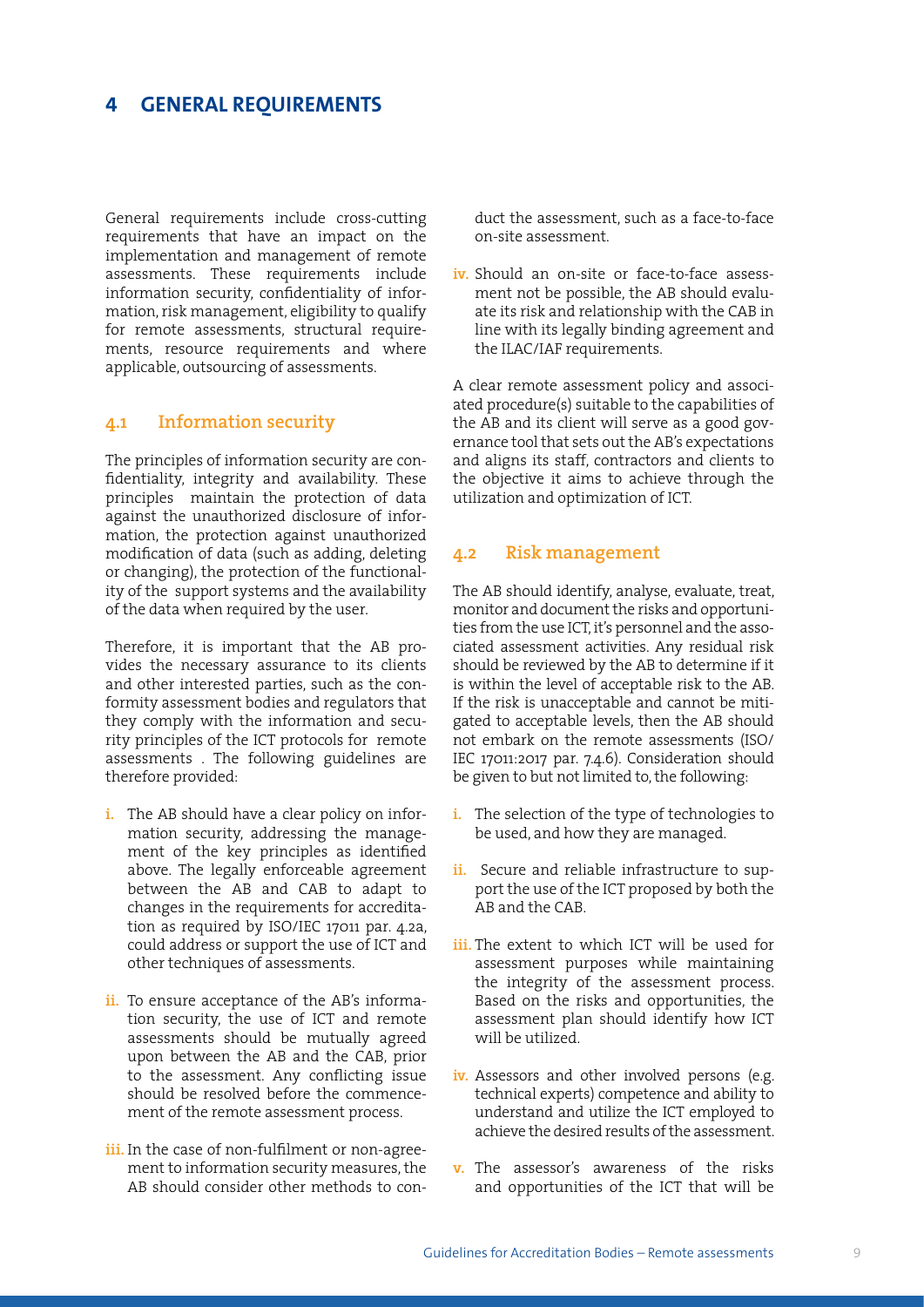<span id="page-9-0"></span>deployed for remote assessment and the impact that the assessors may have on the validity and objectivity of the information gathered.

**vi.** The testing of the effectiveness of the ICT tools before commencing the remote assessment by both parties to the assessment i.e. the assessor and the CAB.

## **4.3 Eligibility**

The possibility exists that not all conformity assessment bodies might qualify for remotely assessment. To ensure eligibility of a CAB as candidate for remote assessment, certain conditions need to be met to protect the integrity of the accreditation and process. These conditions include, but are not limited to the following:

- **i.** Access by the CAB to the Internet through a fast, reliable internet connection, (E.g. Fibre or  $4G/5G$ ).
- ii. Suitable video conferencing or communication software (e.g. Microsoft Teams, Zoom, wearable technology e.g. augmented glasses, or a combination of these technologies, etc.), and associated computer network to enable communication with the CAB as necessary, including opening and closing meetings, and a visual tour of the premises, if needed.
- iii. Confirmation of confidentiality of information that will be accessed via the internet should be obtained before the remote assessment may be scheduled.
- **iv.** Team members must always have access to CAB documents/records, contact personal and the relevant staff, for interview and/or remote witnessing purposes.
- **v.** The eligibility of the CAB for remote assessment (i.e., the facility may be contractually obligated, or the scheme or regulator may require CABs to be assessed on-site).
- **vi.** whether there is a conflict of interest with the parties being assessed remotely.
- **vii.** Whether the CAB permits and accommodates remote assessment activity (i.e., availability of records in electronic format or document reader).
- **viii.** Whether the AB has the capability to conduct the remote assessment in the chosen medium/platform of the remote assessment.
- **ix.** Whether the CAB can share all necessary information to conduct the assessment via the electronic media.
- **x.** Whether a list of activities to be covered by the remote assessment and the personnel involved is available.

## **4.4 Structural requirements**

Structural requirements relate to the ability of both the AB and CAB to accommodate remote assessments. These includes, but is not limited to, ICT infrastructure, hardware, software and internet connectivity. Currently there is no prescribed mode of ICT utilization. Each AB should decide on what works best for them and their clients if the objective of the assessment is to be achieved and the integrity of the accreditation remains sound.

Accreditation requires the review of the management system as well as the verification of technical competence through witnessing. However, challenges with witnessing remains problematic due to a 'third eye view' required by the assessor on the work being observed and the need for the use of both hands by the person being witnessed. The optimization of the ICT currently in use, such as WebEx, Microsoft Teams, Zoom, handheld cameras etc. does not accommodate the challenge of witnessing without major disruptions to the process. Developments within augmented reality space such as wearable technology (data glasses, interactive cameras etc.) are emerging as possible good practice to address the challenges currently experienced with remote witnessing.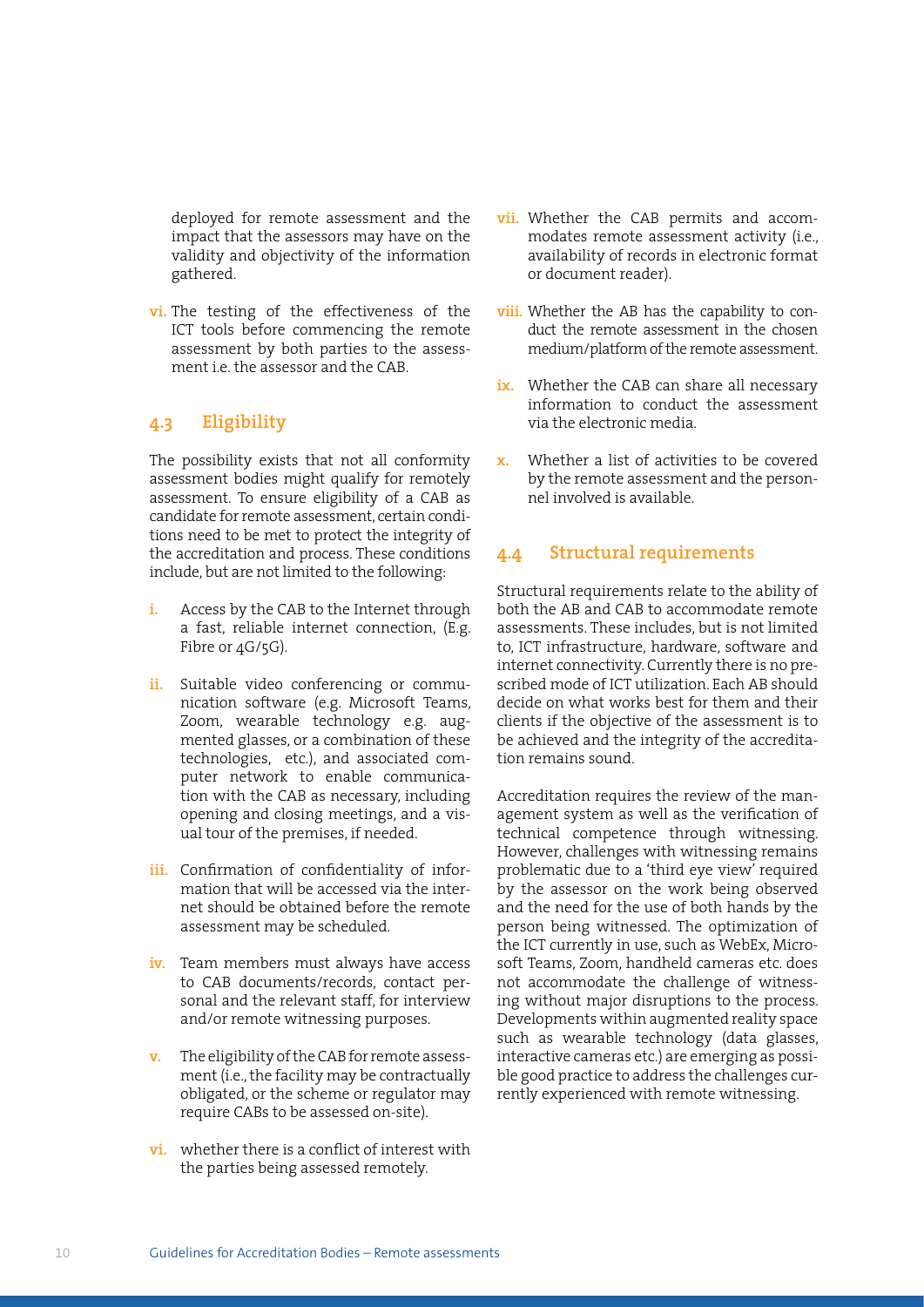The optimisation of ICT for remote assessment can be both positive and negative. These include:

#### **I. Positive aspects**

- **•** Ease of scheduling and reduced costs and time (no travel, accommodation, courier cost).
- **•** Personnel safety.
- **•** Assessor monitoring simplified through online monitoring.
- **•** Effective to maintain confidentiality and data integrity.
- **•** Minimization of "assessor burn out" due to long-distance travel prior to an assessment.
- **•** Increased assessor utilization due to elimination of travel time.
- **•** Integrity based assessment due to recording/transcription.
- **•** Value adding to CABs.
- **•** Improved transparency and control.
- **•** Solution for remote locations.
- **•** Allows for longer assessment time.

#### **II. Negative aspects**

- **•** Missing non-verbal clues.
- **•** Struggling with internet connectivity.
- **•** Struggling with evidence gathering/ access to information – slow access or non-availability of electronic information (only hard copies).
- **•** Health concerns (e.g. Screen fatigue, dizziness, etc.).
- **•** CAB staff commitment and unease with technology.
- **•** Pre-recorded "staged" demonstrations versus real time witnessing.
- **•** Non-availability of representatives for each assessor due to one shared connection by the CAB.
- **•** Unauthorised participants with access to information.

The following requirements should therefore be considered for an effective and efficient remote assessment:

- **i.** Access to the Internet through a fast, reliable internet connection, (e.g. Fibre or 4G/5G) by all the team members as well as the CAB.
- **ii.** To familiarize the assessors with the CAB's environment, a walkthrough using ICT or other visual communication tools should be used to enable a virtual walk-though of the space relevant to the assessment.
- **iii.** In-advance notification of the documents / records / information required prior to and during an assessment is necessary to avoid struggling with evidence gathering and review. Furthermore, confirmation of confidentiality of information that will be accessed via the internet shall be obtained before the remote assessment may be scheduled.
- **iv.** To avoid the possibility of screen fatigue regular breaks should be agreed on and forms part of the assessment plan.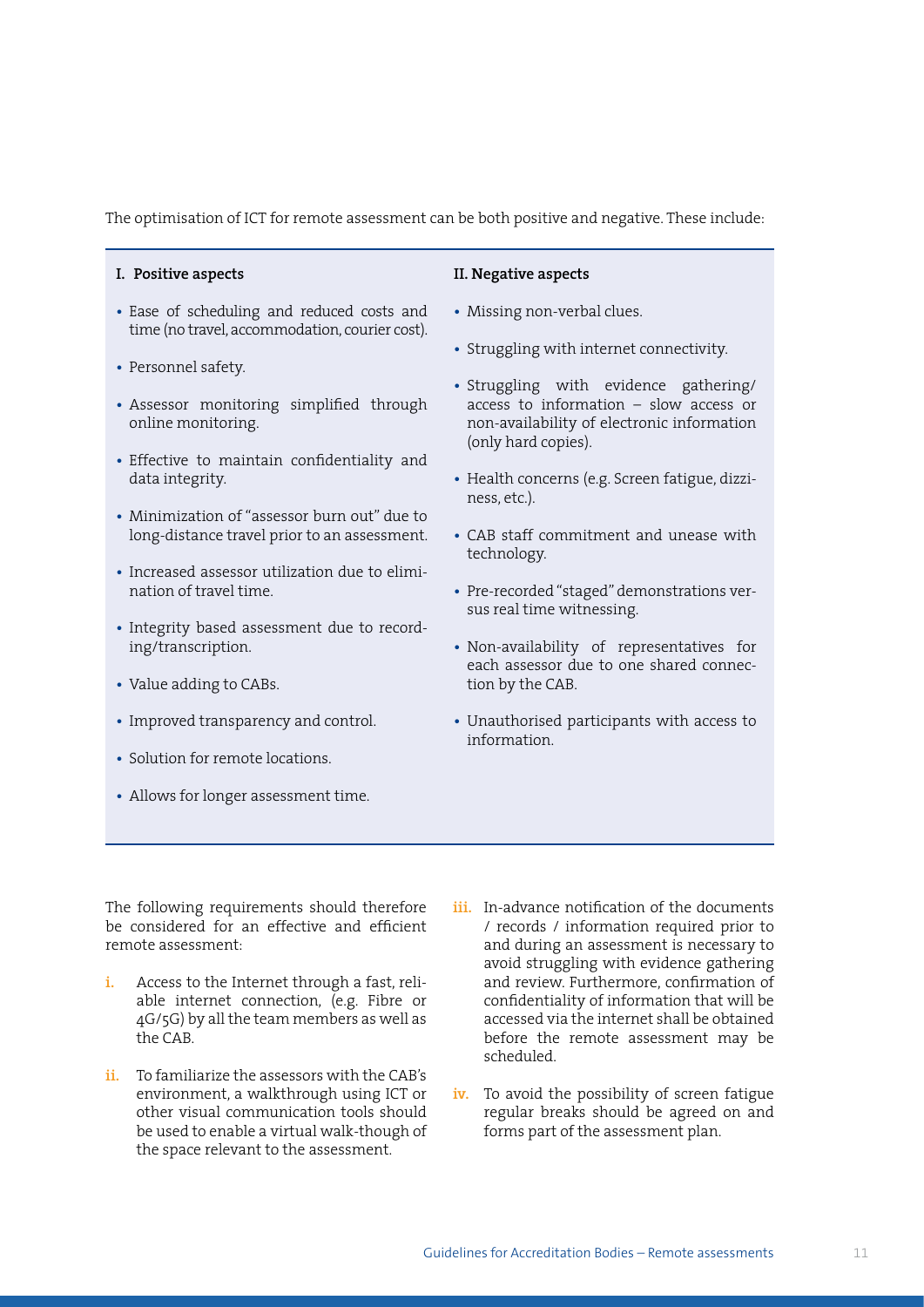- <span id="page-11-0"></span>**v.** Team members must always have access to CAB contact personal, and the rest of the staff to be available, as needed.
- **vi.** Change management programs and open communication to manage probable resistance to the new technologies should be considered for both the AB personnel and assessors as well as and the CAB's personnel.
- **vii.** Remote witnessing to be in real time, not pre-recorded or staged.
- **viii.** Arrangements to be made to cater for each assessor's needs with a CAB representative

The AB shall ensure data security and confidentiality (i.e. no unauthorised third party is privy to the assessment and information being shared, e.g. use of own laptop, email, no external views on CAB's information).

## **4.5 Avoidance of ICT project failure**

Failure of ICT project and tools especially as it relates to remote assessment could lead to financial loss, business reputational harm, and the loss of customers loss of staff /assessor morale and deterioration of stakeholder relations. In addition to the requirements noted under 4.4, the following, non-exhaustive requirements should be considered when developing, rolling out and managing the ICT infrastructure:

- **i.** Ensure alignment of the ICT technology to the capabilities of the AB and the CAB.
- **ii.** Availability of competent ICT support staff who can immediately respond to any ICT related challenges experienced as well as support the ICT training needs of the users.
- iii. Establish a clear line of authority, responsibility and communication amongst the assessment team members, staff of the CAB and relevant managers.
- **iv.** Develop and roll-out a suitable mechanism to gather, evaluate and monitor feedback.

## **4.6 Change management and resource requirements**

Remote assessment introduces a new way of work for most AB staff and ABs customers. It is a generally accepted that most ICT programs fail due poor communication, underestimating or ignoring the impact of change, lack of leadership and resistance to the use of the new technology. Change management, therefore, becomes particularly important. Change management may include approaches to prepare, support and help staff, assessors, the ABs and relevant stakeholders. The extent of the interventions should be determined by each AB. However, at least the following could be considered:

- **i.** Provide personal counselling, if required, to alleviate any change related fears.
- **ii.** Develop and implement effective education, training and skill upgrade schemes for the AB.
- **iii.** Develop and implement a clear verbal and written communication strategy.
- **iv.** Act swiftly on feedback received from users.

The AB should review its ability to carry out the remote assessment of the CAB, in terms of its own policy and procedures, its competence in performing remote assessments and the availability of suitably qualified and competent personnel for the assessment activities and decision-making.

## **4.7 Outsourcing (ISO/IEC 17011:2017 par. 6.4.5b)**

Although outsourcing of the accreditation activities is not preferred, some instances exist that might require outsourcing. However, the AB cannot outsource its decision-making and the AB shall remain responsible for all activities outsourced. Should the AB decide to outsource its remote assessment function or part thereof, it should ensure that: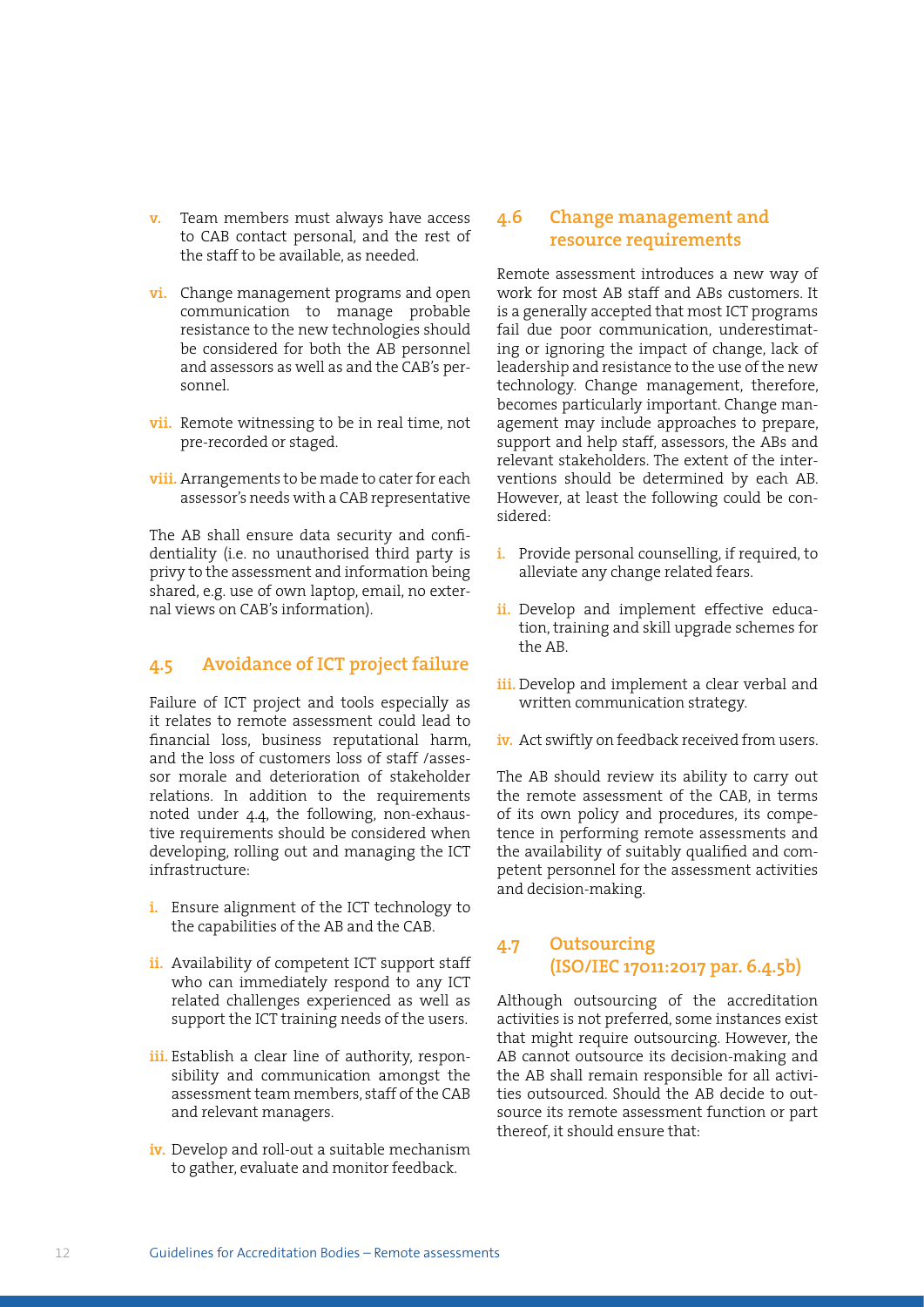- **i.** It has enforceable arrangements in place covering the outsourcing arrangement which should include information security (see 4.1), confidentiality and conflict of interest.
- **ii.** The AB should ensure that the body that provides the remote assessment outsourced services, and the individuals they use, conform to requirements of the AB and also to the applicable provisions of the ISO/IEC 17011:2017, including competence, impartiality and confidentiality.
- **iii.** The AB should approve and monitor the body to which it has or plans to outsource remote assessment activities.
- **iv.** The AB should obtain the consent of the CAB to use a particular provider of any outsourced scope.
- **v.** The outsourced body shall also have the ICT capabilities required for a successful remote assessment.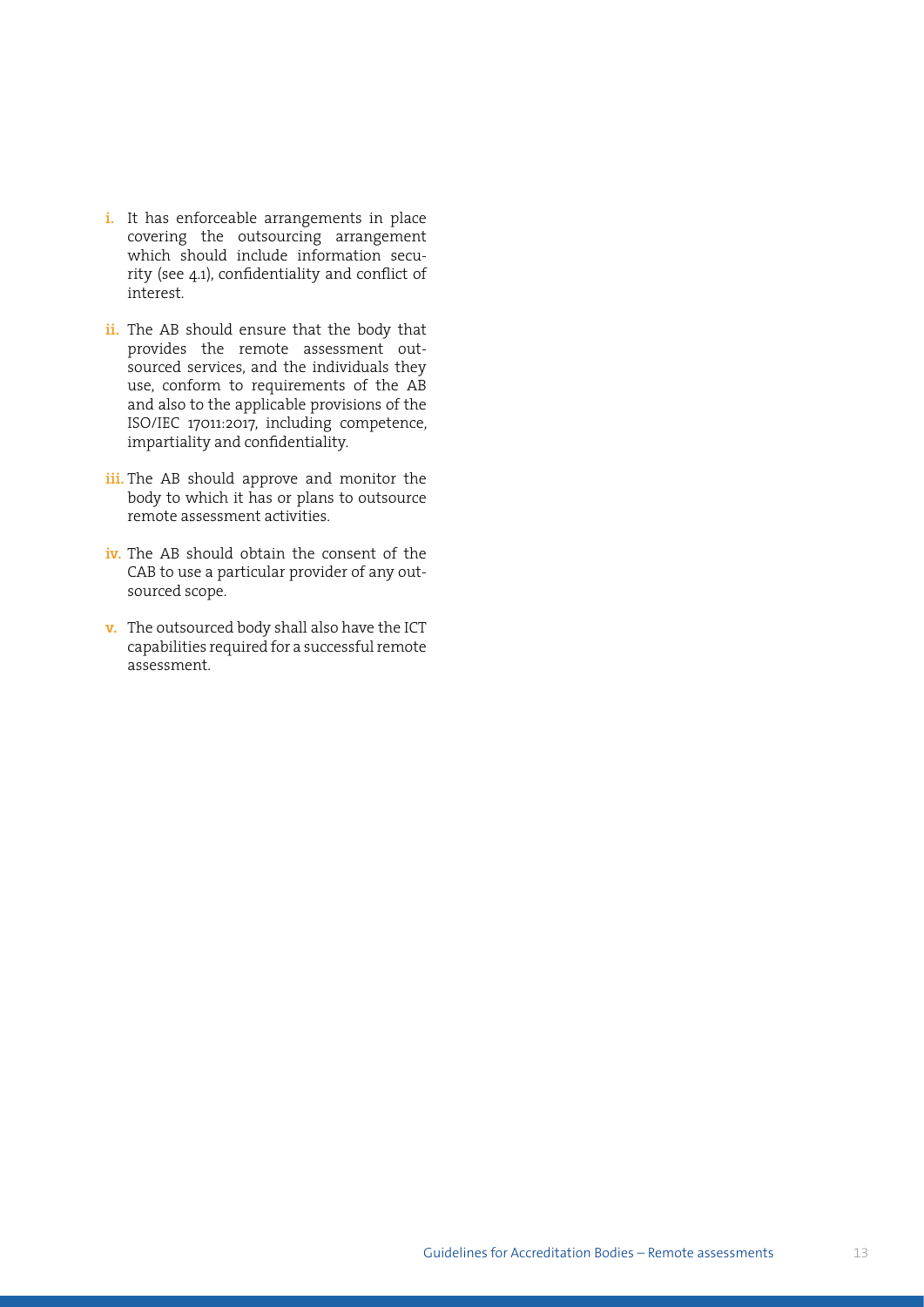## <span id="page-13-0"></span>**5 PLANNING THE REMOTE ASSESSMENT**

Planning is the pillar for a successful remote assessment as it will guide the conduct of the assessment proceedings. The plan defines the scope, resources and execution of the remote assessment processes. It is therefore important that the AB develops an assessment plan which should include the planned duration and timeframe for the remote assessment, a list of activities, sample of the locations, the personnel to be witnessed and the ICT medium through which the remote assessment will be conducted. It should specify which part shall be conducted virtually and which are to be performed via other assessment techniques, as applicable, as well as the personnel and scope to be assessed and witnessed remotely. Additional time may be needed to facilitate remote assessments.

As a minimum the planning phase should define and ensure the following for the remote assessment (APAC, 2020) (IAF, 2015) (SANAS, 2020):

- **i.** Agenda and the assessment plan, which covers the scope for review and witnessing during the remote assessment.
- **ii.** The documents, including records that need to be submitted prior to, and available during the remote assessment.
- iii. The availability of the relevant CAB personnel.
- **iv.** Appropriate remote access to the documents used by the client.
- **v.** Sufficient time for training on how to access and navigate any document management software and controls/permissions.
- **vi.** A plan on how to review the information that cannot be shared remotely (e.g. due to confidentiality or access issues). The AB should define or express how this will be dealt with (e.g. follow-up, issuance of a nonconformance, etc.).

## **5.1 Responsibilities of the AB**

The AB should ensure that:

**i.** The CAB meets the minimum eligibility requirements (see 4.3).

- ii. The CAB makes available a person(s) responsible for facilitating, managing and coordinating all arrangements to enable an effective and efficient remote assessment. This should include ICT support competencies.
- iii. The CAB provides all pre-selected documents/records/files within the timelines specified by the AB.
- **iv.** The CAB provides a summary of the key changes that has occurred since its last assessment (e.g. key personnel changes, organizational changes, equipment, accredited methods etc.).
- **v.** The CAB enabled AB and CAB security and/ or profile access to persons involved in the assessment (e.g. assessors, relevant CAB staff).
- **vi.** The CAB tests the ICT compatibility between the assessor(s) and the CAB before the assessment by performing a trial run.
- **vii.** There is an agreement between the AB and CAB for the recording of remote activities, including discussions that take place, prior to the assessment. This includes arrangements for storage and disposal of recordings (Note: this could form part of the legally binding agreement).

## **5.2 Scheduling considerations**

Scheduling requires the following to be carefully considered:

- **i.** Time zone acknowledgement and management to coordinate reasonable and mutually agreeable convening times.
- **ii.** A trial meeting using the same media platforms agreed upon should be conducted to ensure the scheduled assessment will perform as planned.
- **iii.** Proper security measures should be taken, when applicable, to protect confidential information.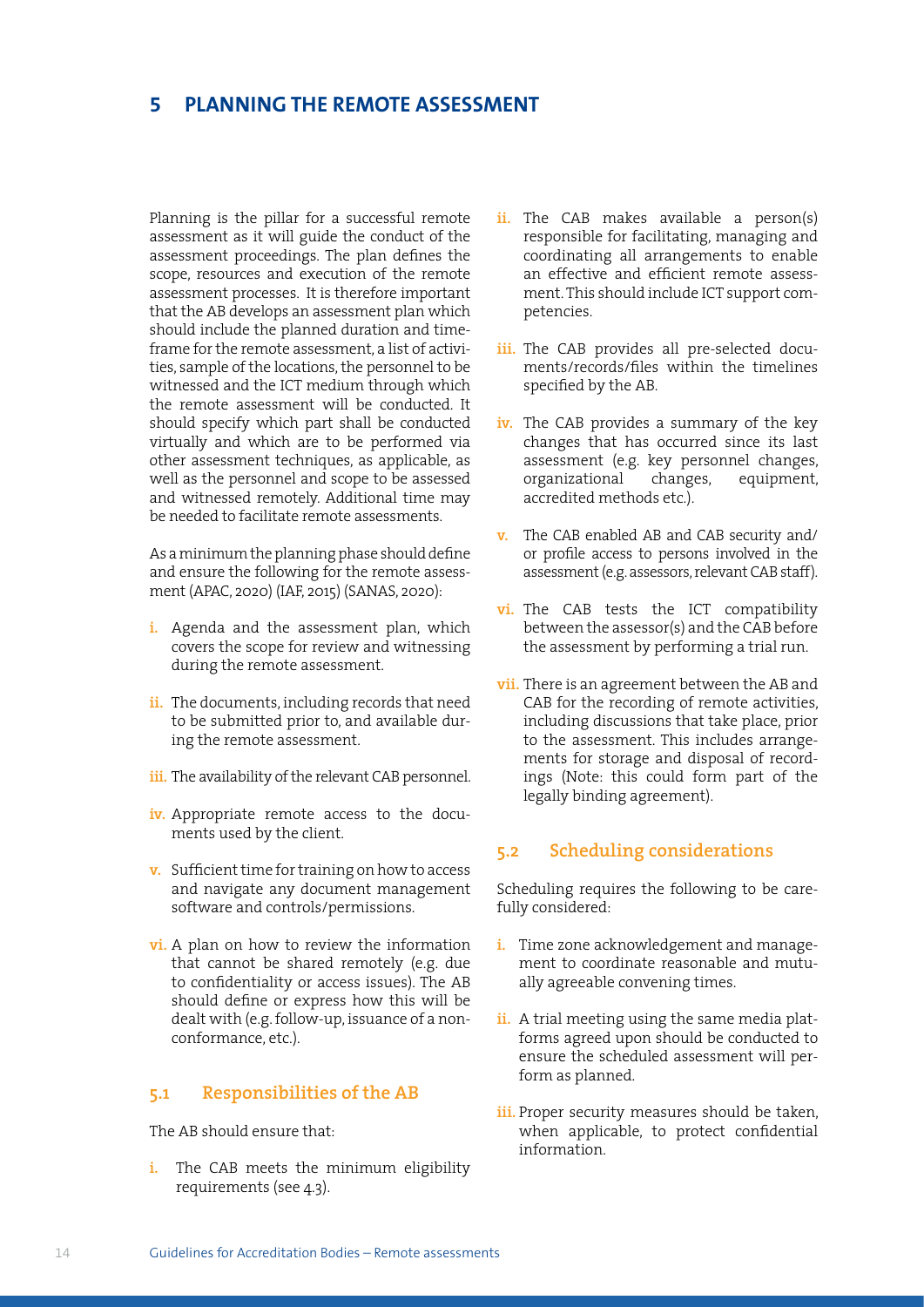## <span id="page-14-0"></span>**6 EXECUTION**

The execution phase of the remote assessment process involves the implementation of the assessment plan and the review of the CAB documents. Remote assessments shall follow as closely as possible the usual assessment process established in ISO/IEC 17011:2017. The execution phase normally covers a preliminary preparatory meeting between the team members, the opening meeting, the assessment, a private meeting between the assessors to consolidate their feedback and possible findings and the closing meeting. The normal assessment process aligned to the requirements of ISO/IEC 17011:2017 should be followed, however, for the execution of the remote assessment, the following should be considered:

- **i.** As far as possible, the meetings and assessment should be facilitated in quiet and secure environments to avoid interference and background noise and ensure information security.
- ii. The most effective ICT for the specific activity should be chosen. Multiple types of ICT may be considered during the same assessment e.g. Microsoft Teams, Zoom, WebEx etc. for the meetings and staff interview, and cameras, phones, wearable technology e.g. augmented reality for technical witnessing.
- iii. In the event of ICT failure or experiencing internet connection challenges, the AB should at least attempt to use a cellphone or other means to continue the assessment.

#### **6.1 Management system review**

A desk review may be conducted on documents requested by the AB prior to the assessment to minimize the online session. This information may include:

- **i.** Results of a self-assessment conducted (where applicable).
- **ii.** Evidence of an internal audit conducted, and the clearance of any findings raised during the internal audit.
- **iii.** Management Review minutes/records.
- **iv.** List of appeals and complaints and the resolution thereof.

## **6.2 Technical witnessing**

In preparation for the witnessing and to reduce time spent online, the following documents / records may be requested and reviewed prior to the assessment:

- **i.** Results of Proficiency Testing (PT) and PT plan, Inter-laboratory comparison participation and actions taken where needed.
- **ii.** A list and description of Certificates or Reports issued since the last assessment, to enable the selection of several certificates and or reports to conduct an assessment(s).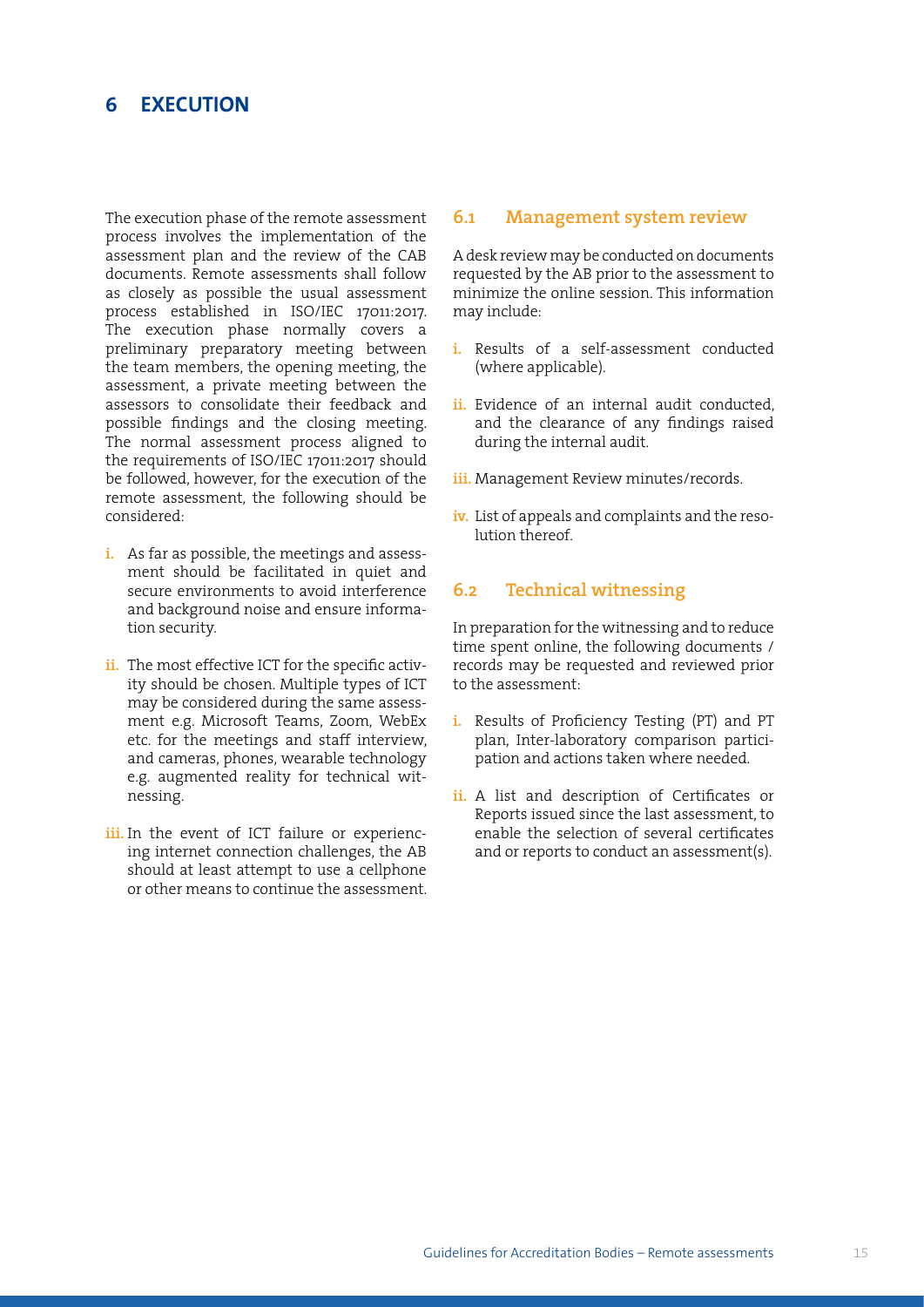| <b>EXECUTION STAGES</b>                                  |               | <b>GUIDELINES</b>                                                                                                                                                                                                                                                                                                                                                 |  |  |  |
|----------------------------------------------------------|---------------|-------------------------------------------------------------------------------------------------------------------------------------------------------------------------------------------------------------------------------------------------------------------------------------------------------------------------------------------------------------------|--|--|--|
| Team preliminary<br>meeting                              | a.            | Can be conducted using remote meeting enabling technology such<br>as Zoom, WebEx, MS Teams etc. the Team may decide on the<br>technology to be used;                                                                                                                                                                                                              |  |  |  |
| Opening meeting                                          | a.            | Can be conducted using remote meeting enabling technology such<br>as Zoom, WebEx, MS Teams etc. with the CAB representatives.                                                                                                                                                                                                                                     |  |  |  |
|                                                          | b.            | The Team and CAB may decide on the technology to be used.                                                                                                                                                                                                                                                                                                         |  |  |  |
| <b>Management System</b><br>assessment and<br>interviews |               | Can be conducted utilizing remote meeting enabling technology<br>such as Zoom, WebEx, Microsoft Teams etc. with the CAB<br>representatives.                                                                                                                                                                                                                       |  |  |  |
|                                                          | b.            | The Team and CAB may decide on the technology to be used.                                                                                                                                                                                                                                                                                                         |  |  |  |
| <b>Technical witnessing</b><br>and interviews            |               | A combination of technologies might be used such as a combination<br>of Zoom, or WebEx, or Microsoft Teams and augmented reality<br>glasses, or a combination of Zoom, WebEx, Microsoft Teams and<br>video camera(s).                                                                                                                                             |  |  |  |
|                                                          | $\mathbf b$ . | The type of technology used might be dictated by the scheme<br>(Certification, Inspection, testing etc.) being assessed.                                                                                                                                                                                                                                          |  |  |  |
|                                                          | c.            | The optimum technology will allow for a "third eye" view of the<br>activity and person being assessed as well as freeing the person to<br>perform the function without restricting or obstructing the normal<br>performance of the persons work.                                                                                                                  |  |  |  |
|                                                          | d.            | In such cases where a witnessing/observation is not possible, an<br>assessment of work completed, a recording of the work performed<br>and/or a review of key documents may support the witnessing<br>objective. However, the acceptability of these alternative<br>arrangements must be verified with the relevant Regional<br>Cooperation and the ILAC and IAF. |  |  |  |
| Assessment team<br>meeting                               | a.            | Can be conducted using remote meeting enabling technology<br>such as Zoom, WebEx, Ms Teams etc. the Team may decide the<br>technology to be used.                                                                                                                                                                                                                 |  |  |  |
| Closing meeting                                          |               | Can be conducted using remote meeting enabling technology such<br>as Zoom, WebEx, MS Teams etc. with the CAB representatives.                                                                                                                                                                                                                                     |  |  |  |
|                                                          |               | The Team and CAB may decide on the technology<br>to be used.                                                                                                                                                                                                                                                                                                      |  |  |  |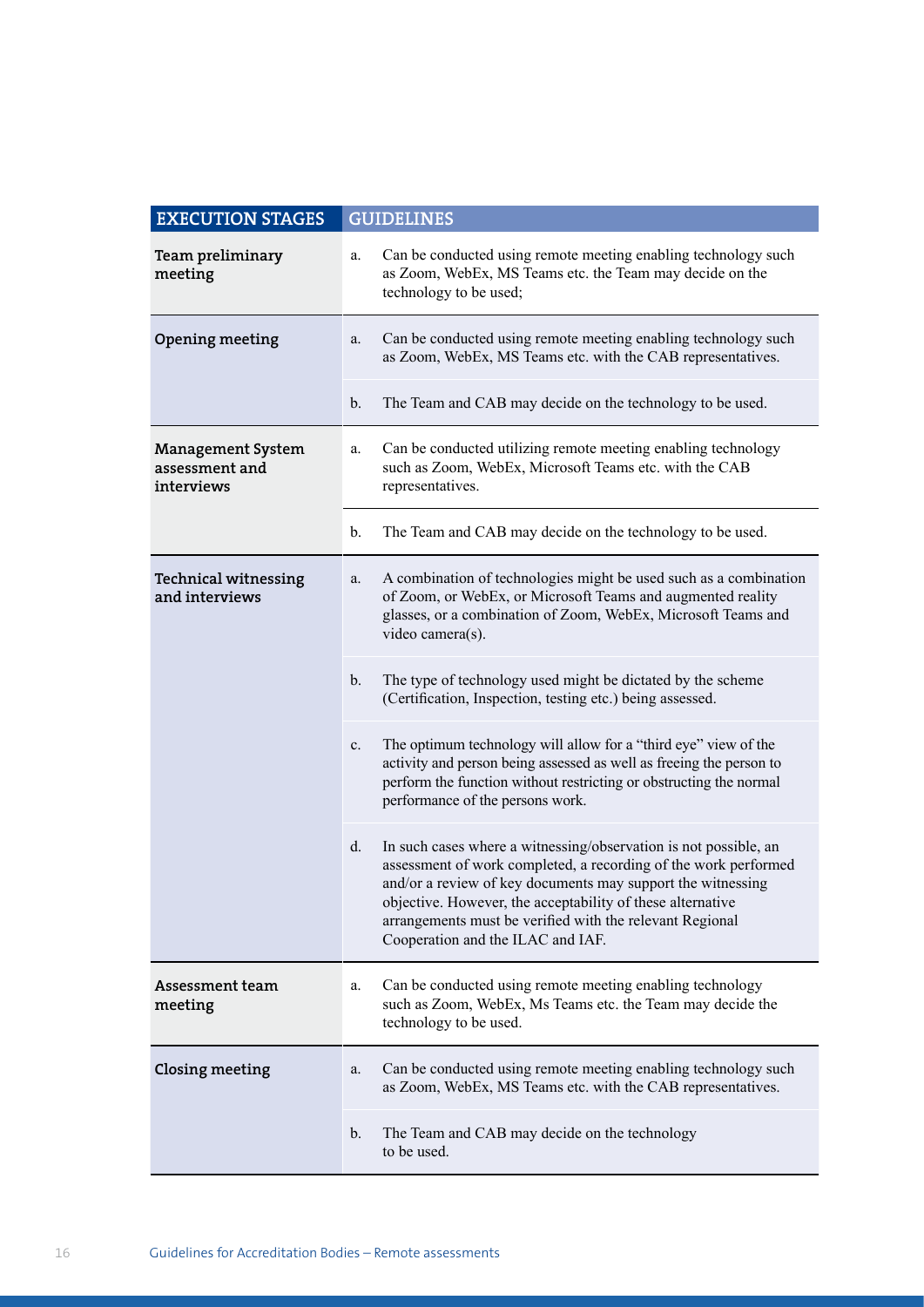## <span id="page-16-0"></span>**7 REPORTING**

The reporting phase deals with the compilation of assessment evidence, reports, records and lessons learnt to aid the decision-making structure in making the accreditation decision as well as assisting the AB to fine-tune and improve its remote assessment strategy. The following should be considered (APAC, 2020):

- **i.** The assessment reports and related records should indicate whether the assessment was conducted on-site or remotely, the extent to which ICT has been used in carrying out assessment and the effectiveness of ICT in achieving the assessment objectives.
- **ii.** If virtual sites are included within the scope, the accreditation documentation (e.g. assessment report) should note that virtual sites are included, and the activities performed at the virtual sites should be identified.
- **iii.** The assessment report should include the details of the records reviewed and any findings. Both parties should make their best efforts to confirm what was heard, stated, and read throughout the assessment.
- **iv.** Assessment findings (Nonconformities, opportunities for improvement, etc.) should be drafted by assessment team members and provided to the CAB in writing promptly after the assessment for review and acknowledgment. The normal AB procedures should be followed.
- **v.** The CAB should respond to all assessment findings per the normal AB procedures.
- **vi.** The AB should consider its process for obtaining official signature or acknowledgment requirements for remote assessment documentation. Measures should be taken to assure the integrity of the final documentation.
- **vii.** Communication between the assessor(s) and the CAB for sending documents or clarificationonissues and corrective action management should be pre-defined and communicated.
- **viii.** The assessor should confirm the deletion of any confidential documents, images, recordings, etc. per prior arrangements.
- **ix.** The closure of remote assessment nonconformities, review of assessment deliverables, and accreditation decision-making process (granting, renewal, extension, suspension, reducing, withdrawal) should follow the same processes that are used for on-site assessments.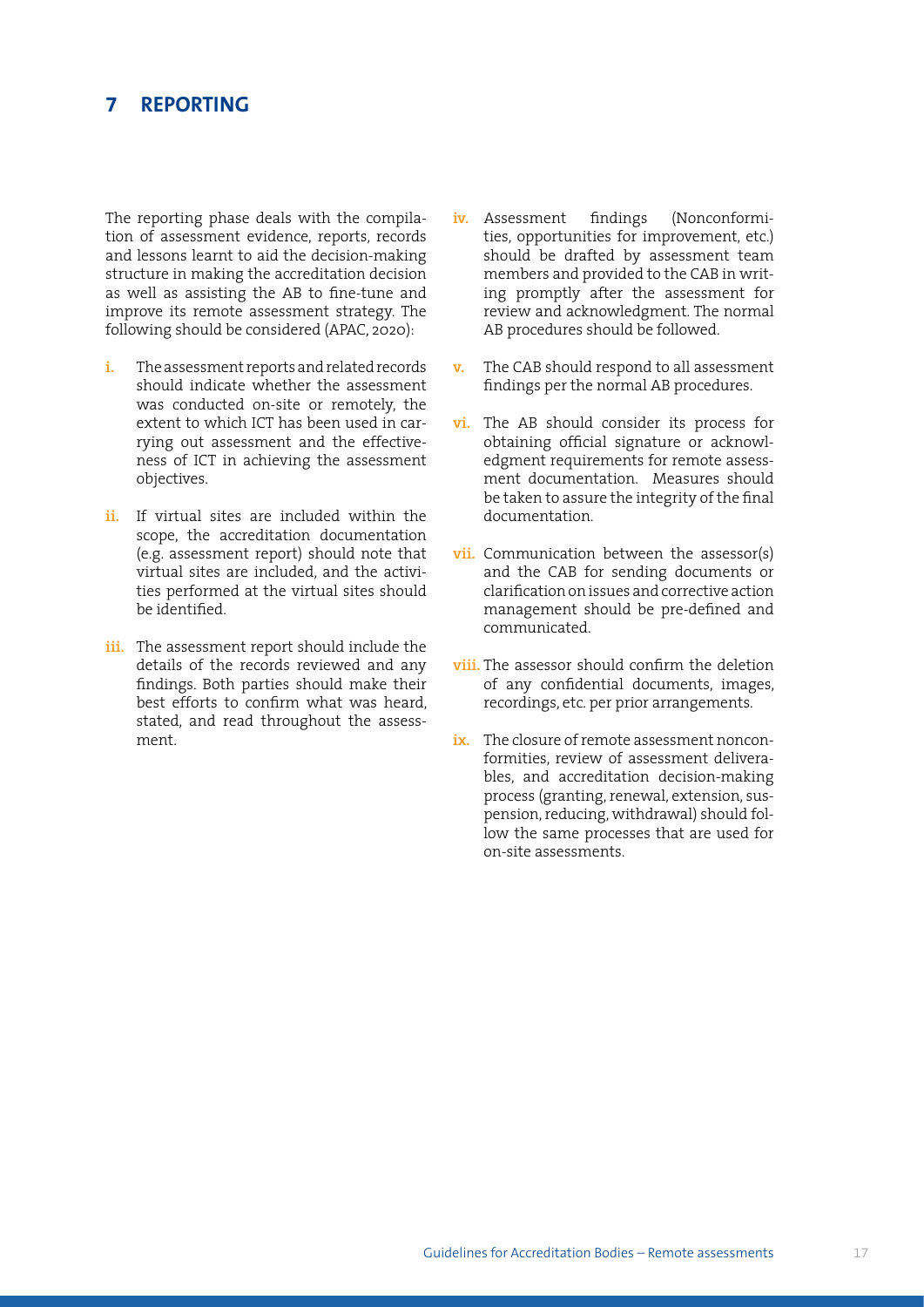## <span id="page-17-0"></span>**8 EXTENDING ACCREDITATION (COVID -19)**

Where a scheduled on-site or remote assessment cannot be performed by the AB or through subcontracting to an IAF MLA/ILAC MRA signatory, as a result of the ongoing COVID-19 pandemic, the assessment may be replaced with an off-site review of documentation to provide assurance of the CAB's on-going competence. The concession for the review of documentation should only be considered if the justifications for not being able to conduct the on-site or remote assessment are traced back to the exceptional situation due to COVID-19.

After the review of documentation, if neither a remote assessment or an on-site assessment has been conducted within 12 months from the date of the document review, for reasons not attributable to the AB, the AB shall normally initiate the process for suspension or withdrawal of the CAB's accreditation status.

APAC. (2020). *APAC MRA -009: Performing remote evalautions - Requirements and guidance.* Australia: Asia Pacific Accrediotation Cooperation.

**9 BIBLIOGRAPHY**

- APAC. (2020). *APAC TECO-001: Guidance on Remote Assessments by Accreditation Bodies.* Sidney: Asia Pacific Accreditation Cooperation.
- EA. (2020). *EA-2/19 INF: LIst of risks for accreditation processes and operation of national accreditation bodies*. Brussels: European Accreditation.
- IAF . (2018). *IAF MD4 : IAF Mendatory document for the use of information and communication technology for auditing/assessment purposes*. USA: IAF.
- IAF. (2011). *IAF ID3: IAF Informative Document for Management of Extraordinary events or circumstances affecting ABs, CABs and Certified Organisations.* USA: International Accreditation Forum.
- IAF. (2015). *IAF ID12: Principles on remote assessments.* USA: International Accreditation Forum.
- ISO CASCO. (2020). *CASCO/STAR COVID-19 SUR-VEY*. Geneva: International Organization for Standardization.
- R.B., F. (2020). *It is time to launch NEW assessment Techniques*. USA: ANSI National Accrditation Board.
- SADCAS. (2020). *AP23-1: Remote Assessments: Management and Execution*. Botswana: Southern African Development Community Accreditation Services.
- South African National Accreditation System (SANAS). (2020). P35-02: Remote Assessments. Pretoria: SANAS.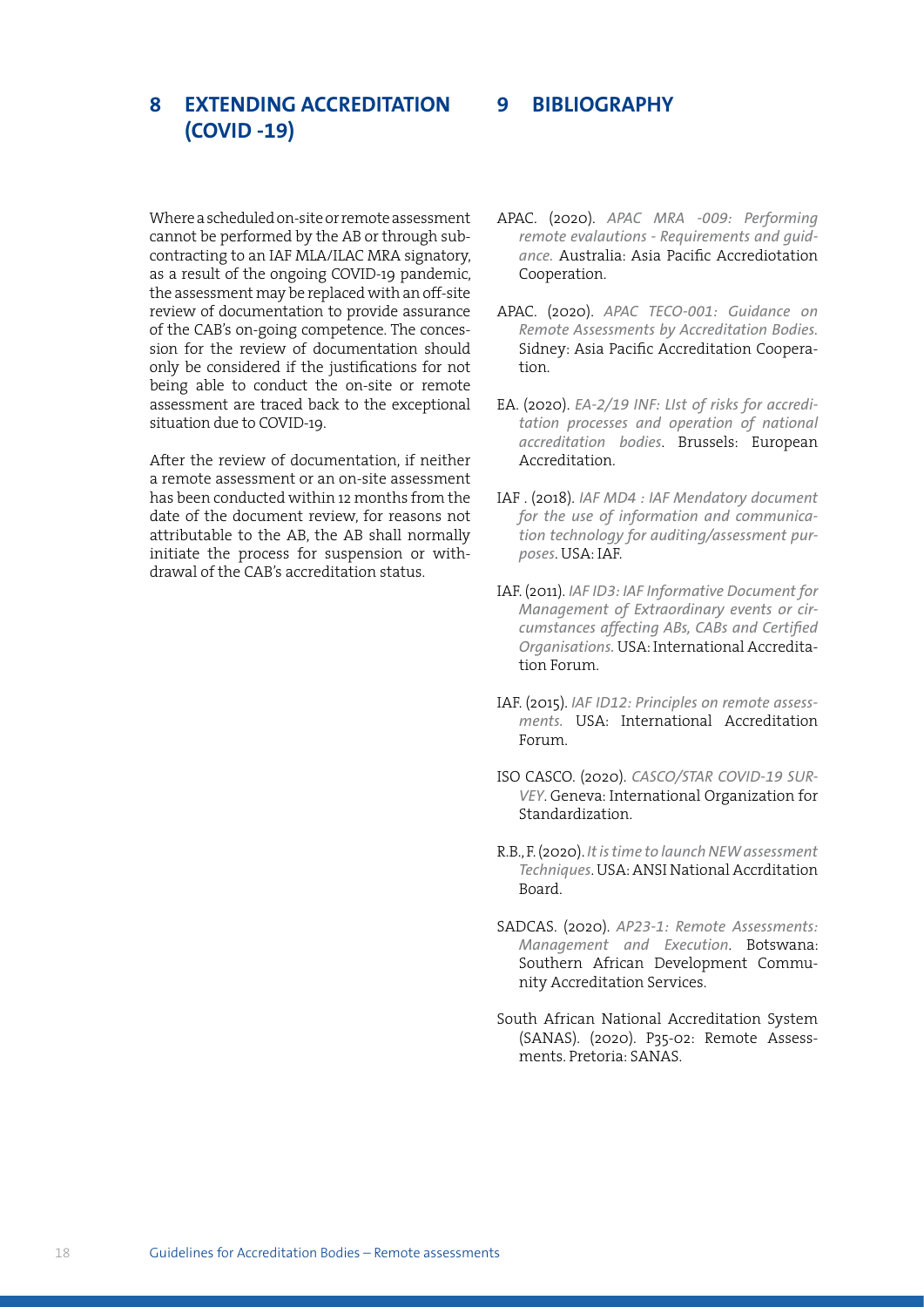